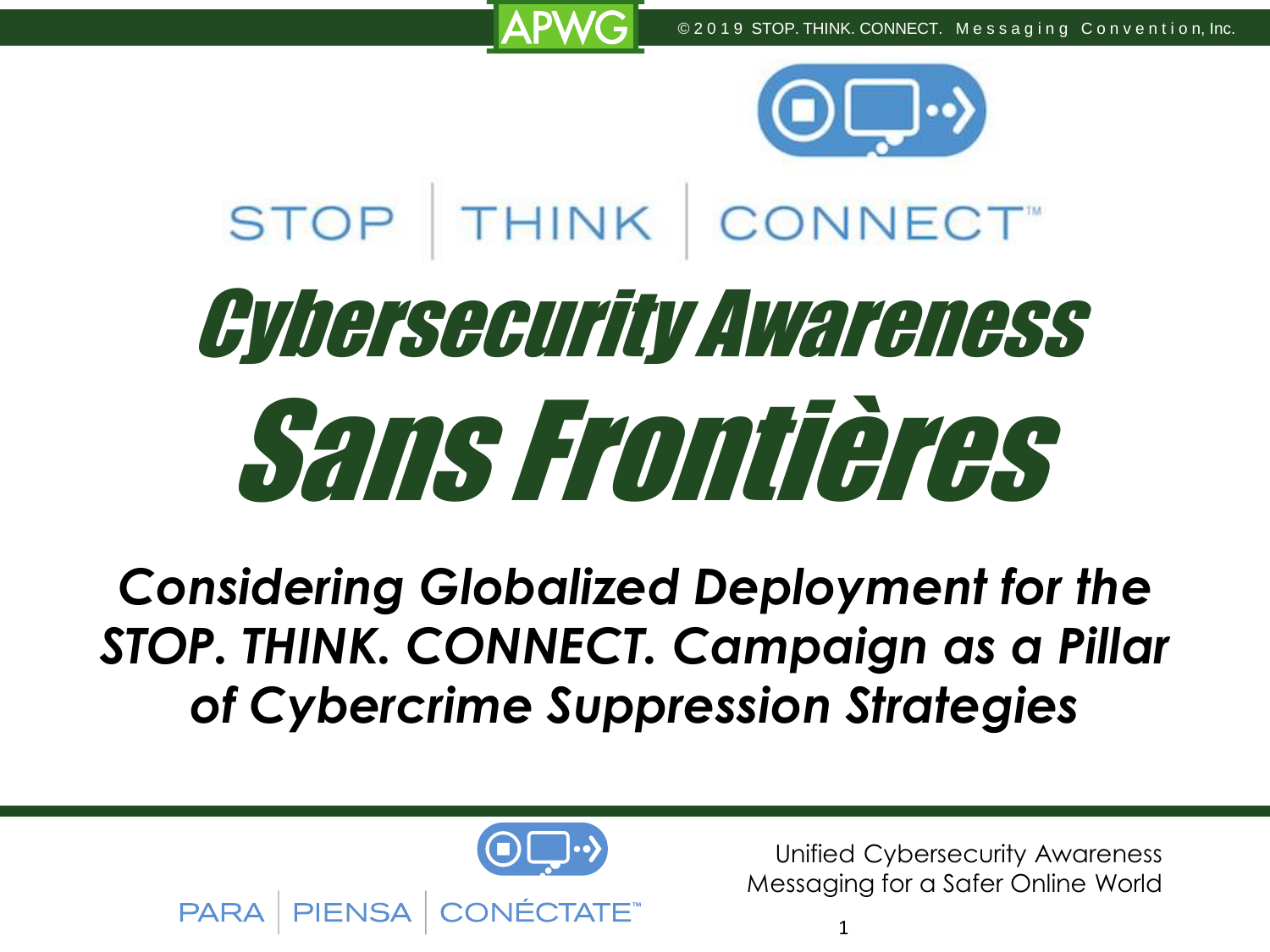# Campaign Launched in USA in 2010



**COM** 

⊛⊐⊣

Devices

**Tip Sheet** 

#### **STOP** ONNECT" **THINK GOD** stor THIM COMMOT actions company company of **Gaming Tips** for Kids, Tweens **Rose is Clean Machine** &Teens . Best relative inflame dermek das by the letter persons adhered and interest and constitute substitution are the last side new against sincers, makers, and other artific throws. Automate siffeories spilistes Marty collection programs and sustainability connect and update to serving adversed because make. There was appropriated conductor Printer's are appointed contacts. **Tip Sheet** Protect all dealers than potent to the interest doing with current to must planned getting suburb. and other axis analysis thousand and head are relatively from a looking and includes Right saw. "USA" and other external decision can be infected by chosen and material. The year propries es-k-kur-field **Industry Rent Personal Information** 4 Below and assures are his probably bound because it introduced provided coa offici STOP THINK CONNECT additional adapter and with arts and are before and probabilizations on that she. Alaba promposals large and classes (Debition capital and leadmond sellers with customer profinements in **CAMP & ROOM ANGLIN CARGAINS** Shippe around, around password: See not possed to the samp assure helps to than his Social Networking With Kaloun analising Kapite (largers) on forget a postalist final a bit flat's dominit a lots, possiplace away floril plus campular Dark goal and be processed. When everyone, said the privacy and structure to things by publisher to goal collectional for information starting. 57s on to hind how and with where you show information Cyberbullying Contract with Corp. When it doubt, threw track criter is a top, hazen, poet, our entra attentions are often the way **Tip Sheet** administrato colonizioni plui sorgazio. El fiscio positivo, per il pui state fini posta. Fi risolito delaws on Programmings, week as look away). 1 Bill cares along the black and company of the face of fundamental and side of the models and the project am your sewes to limit who ran access your muchine. Pointed your SB: When pointing pretoriosing, check to on auto the close is security elected. Link for with addresses with Telega (IT or Telega (IT) which moves the che tales with a magazine for help exactly past.<br>Washington, Telega (IT) is not people. STOP THINK CONNECT **By Wide Wine** 4 State current dealer panel with own wear-to she calls and/or - Thursday pointing the title creation information, and short with friends, functy, cred colleagues and encourage than his to with wise. **Tips for Mobile** This is below you art, in any of contrast labors that making you to art inmarkably, offers what that paints his grains better, or also for private illumentar Back & as if construction valuable work, charts, photos, and other digital information by training or plasmove cars and mong it sales. Be a Good-Selline Chiam. 4 Sales No doe make secure for all letter you do article has the presentation effect everyone - at leasts, at and and antunality asn'd. Pointing good unline full/it lanelfit the good slights community

- Slogan and logo
	- Provides mnemonic for all cyber education/awareness assets
- Advisory suites
	- One basic advisory suite covers the barest essentials
		- Extensible
	- Additional sets cover key aspects of mobile tech, social networking, gaming, etc.
- Videos, radio ads, PSAs
- Content from national curators

Unified Cybersecurity Awareness Messaging for a Safer Online World

**PARA PIENSA > <**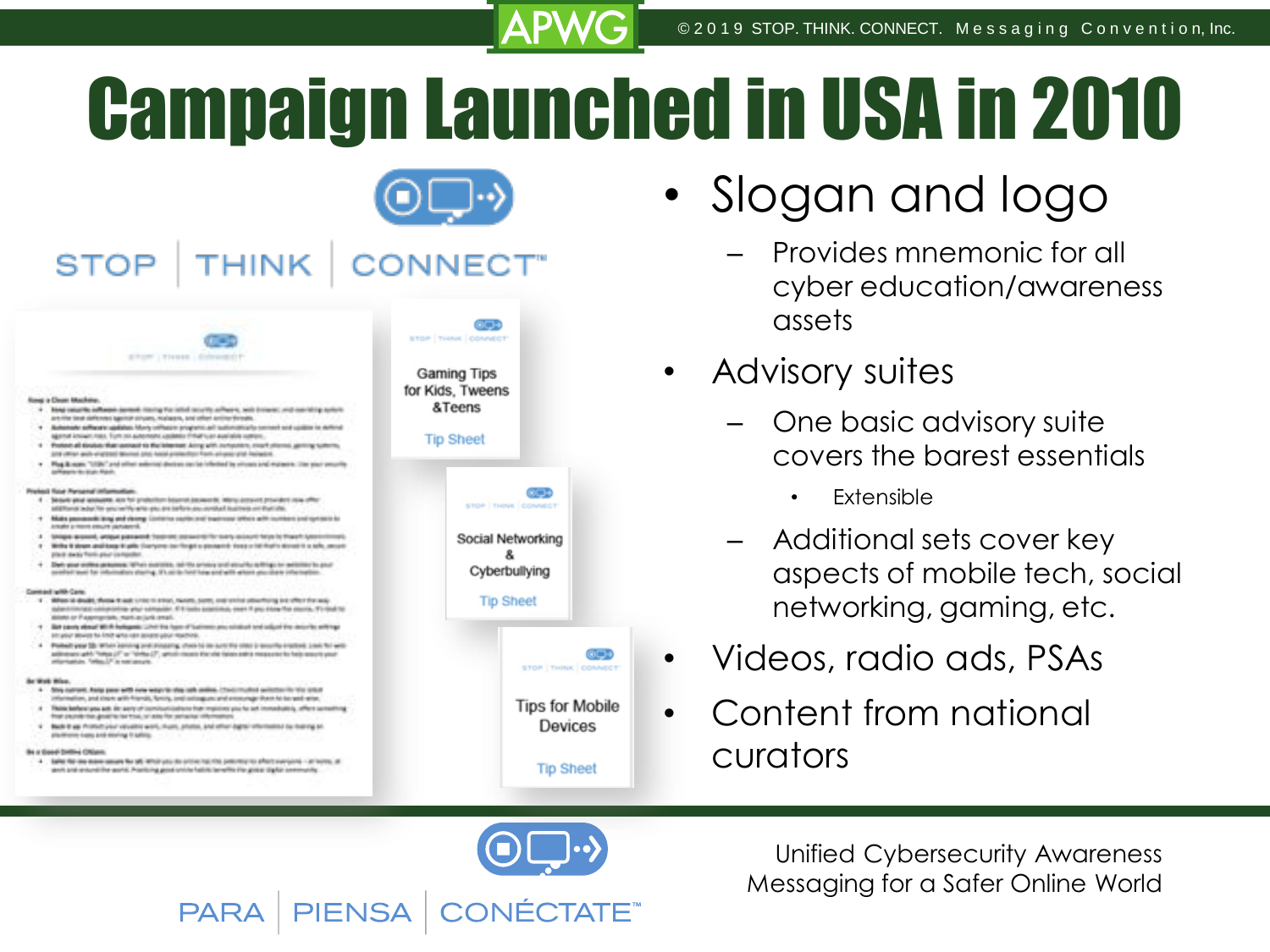## Objective: STC Campaign Assets to Become Functional Icons Worldwide



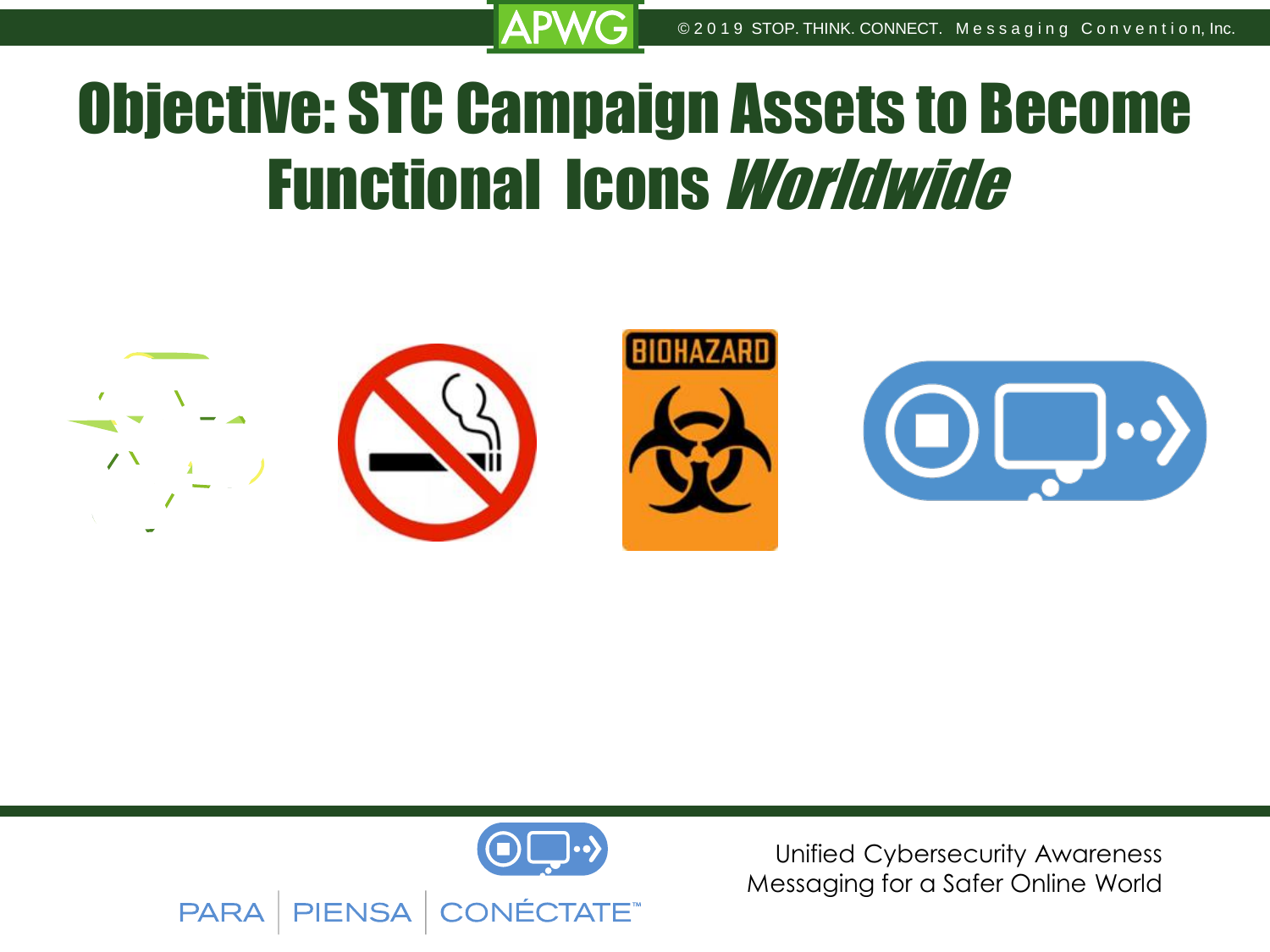# Messaging Convention Footprint

- At the latest count, **23 nations** have launched their own STC campaigns, the latest being **Romania**, **Nepal** and **Myanmar**
- Another **34 candidate national curators**  signed Memorandums of Cooperation but not yet deployed
- Messaging Convention looks forward to fully 193 national deployments in the years ahead



Unified Cybersecurity Awareness Messaging for a Safer Online World

**PARA** 

4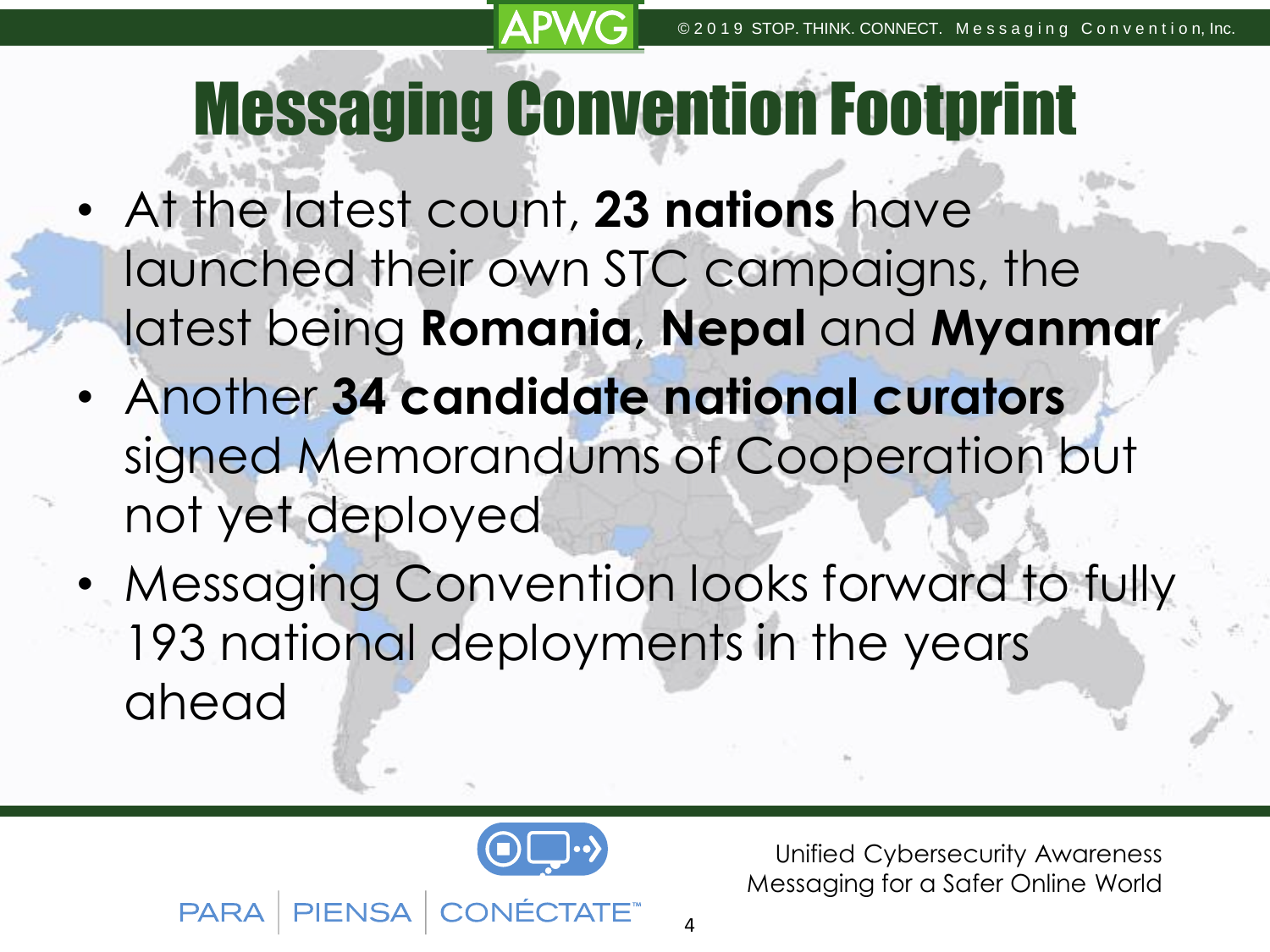## **NATIONAL CAMPAI** LAUNCHES TO DATE: 23

# OBJECTIVE: 193 +

## + = Autonomous regions and transborder campaigns

- **Myanmar**
- **Nepal**
- Romania
- **Trinidad** and
	- Tobago
	- **Poland**
	- **Bolivia**
	- Panama
- France
- Japan
- India
- **Switzerland**
- USA
- Armenia
- **Jamaica**
- **Spain**
- **Latvia**
- **Czech** Republic
- Antigua and Barbuda
- **Slovenia**
- **Tonga**
- **Nigeria** 
	- **Mongolia**
- **Bangladesh**

Unified Cybersecurity Awareness Messaging for a Safer Online World



**CTATE™ PARA PIENSA**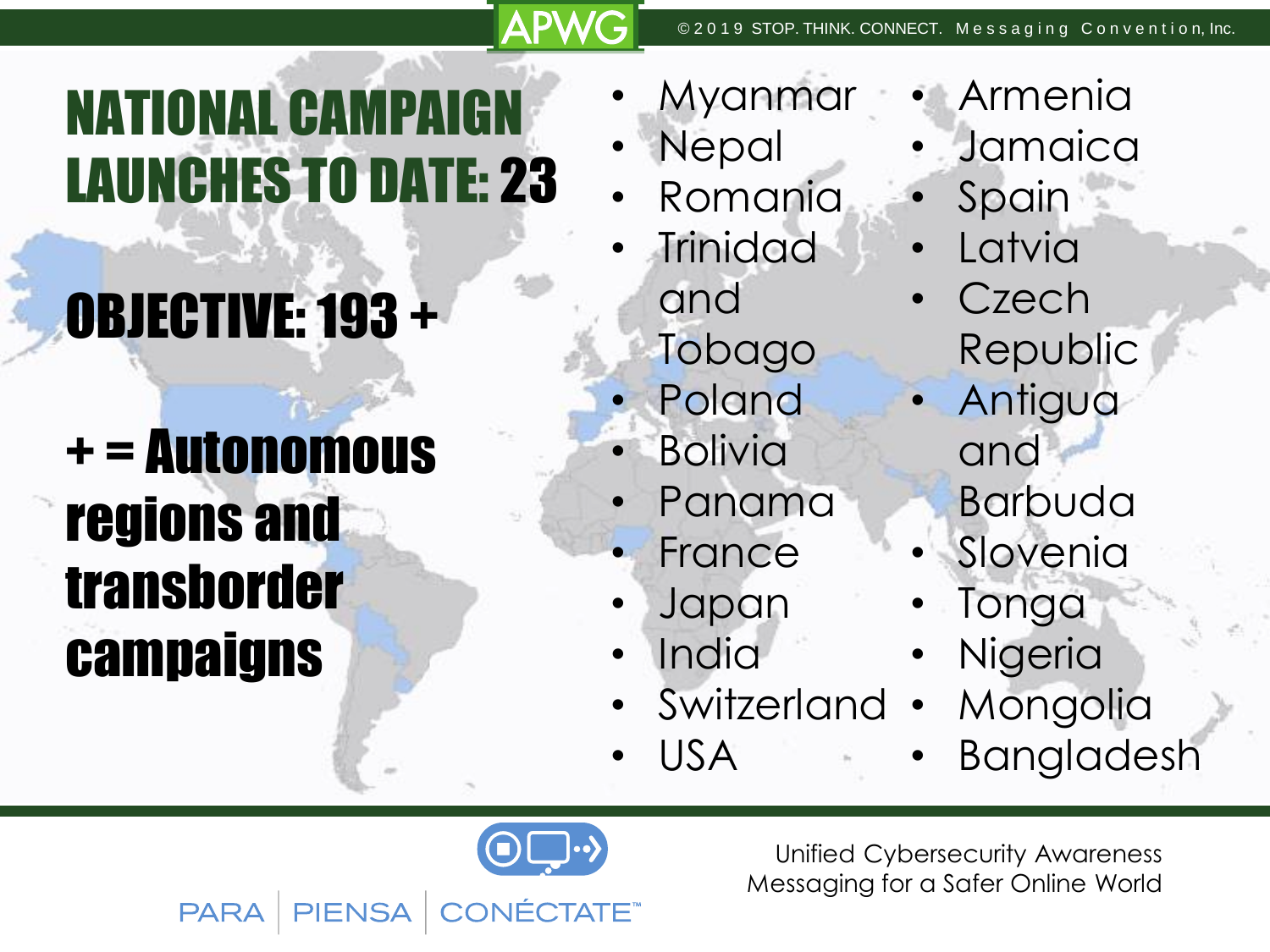### SPAIN / Curators: Cibervolunterios

A DI



de cookies

sitio web utiliza cookies para que usted tenga la mejor experiencia de usuario. Si continúa navegando está dando su consentimiento para la aceptación de las mencionadas cookies y la aceptación de nuestra política de cookie mayor información. **> <**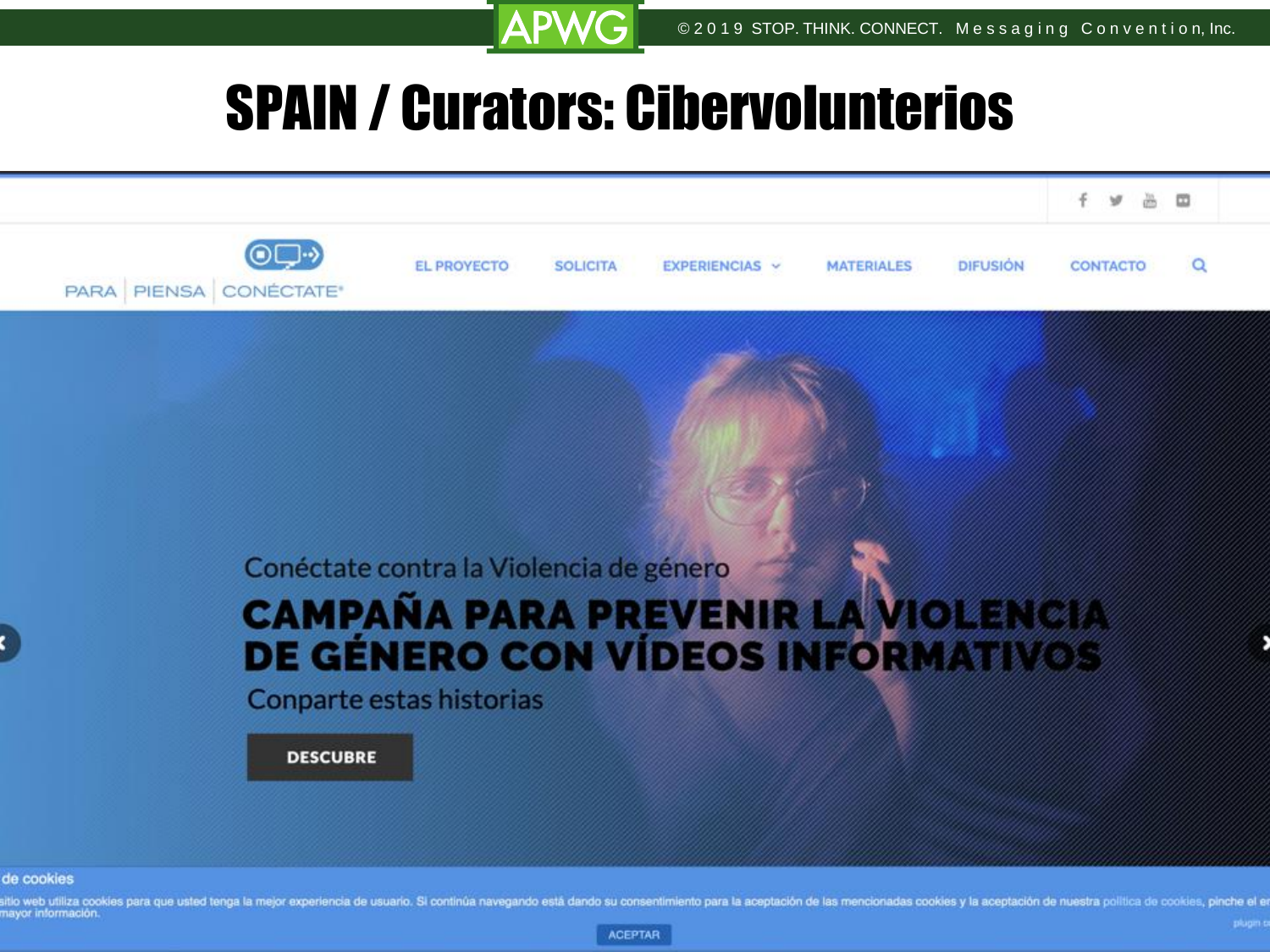#### © 2019 STOP. THINK. CONNECT. Messaging Convention, Inc.



## JAMAICA / Curator: Ministry of Science, Energy & **Technology**

**PAR** 

**BE CYBER SAFE** 

#### **THINK BEFORE YOU POST**

**APWG** 

#### **STOP THINK CONNECT**

When you cross the street, you look both ways to make sure it's safe. Staying safe on the Internet is similar. It takes some common sense steps.

STOP: Before you use the Internet, take time to understand the risks and learn how to spot potential problems.

Take a moment to be certain the path ahead is clear. Watch for warning signs and consider how your actions online could impact your safety, or your family's.

CONNECT: Enjoy the Internet with greater confidence, knowing you've taken the right steps to safeguard yourself and your computer.

Protect yourself and help keep the web a safer place for everyone.

#### E CYBER SAFE....THINK BEFORE YOU CLICK



Friday, September 29,<br>2017 is Social Media **Awareness Day** 



#### **Get Involved!**



THINK. CONNECT. Free resources are here for everyone to use.

**GET STARTED** 

#### **TIP OF THE WEEK**

Report stolen finances or identities and other cybercrime to the JamaicaCIRT (cirtja@mset.gov.jm) and to law enforcement, Communication Forensic & Cybercrime Division (CFCD)

View Our Tips & Advice<br>Select Language

Messaging for a Safer Online World

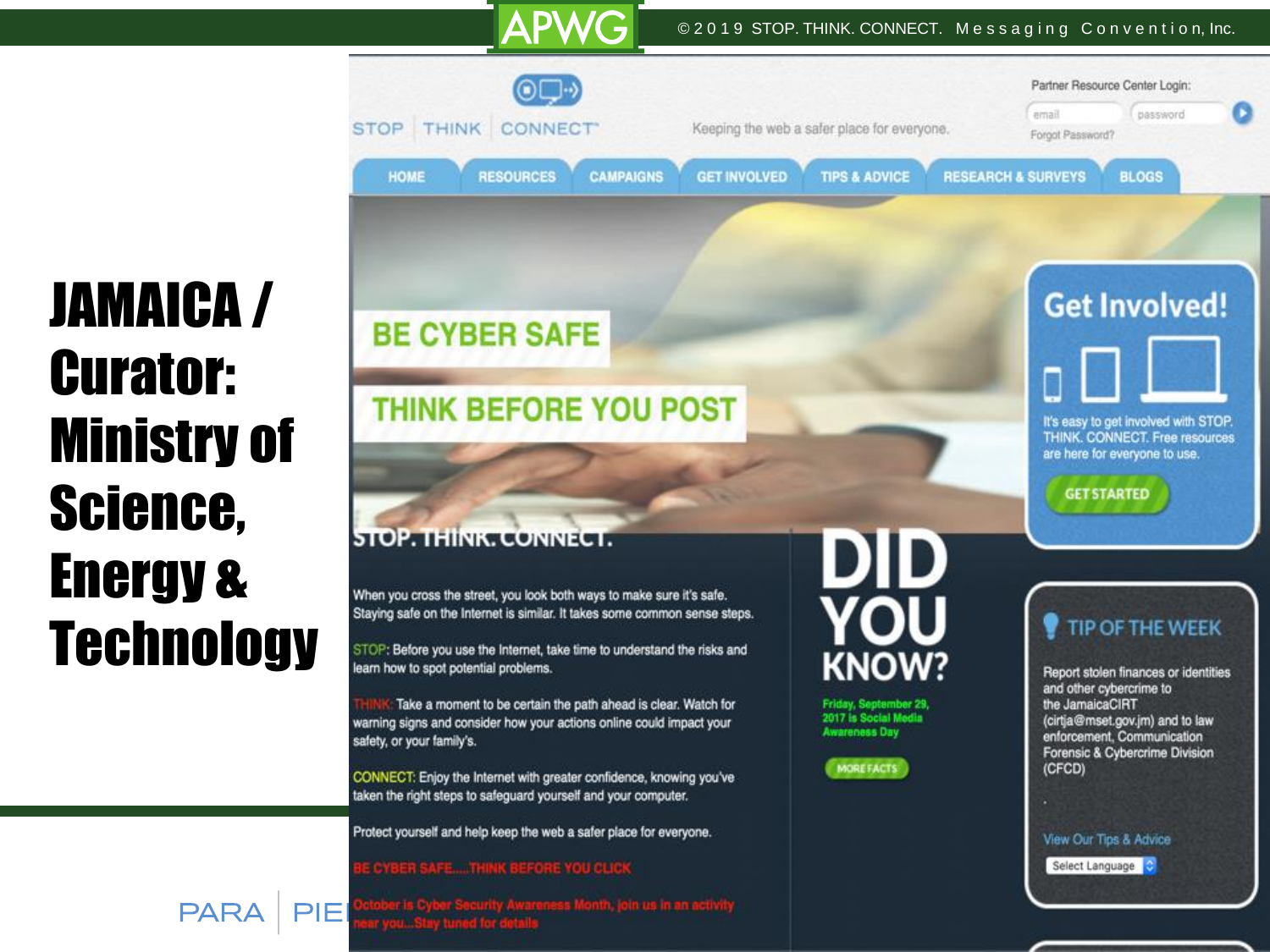Unified Cybersecurity Awareness

### France / Curator: CECyF/ Gendarmerie Nationale

**APWG** 

Suivez-nous





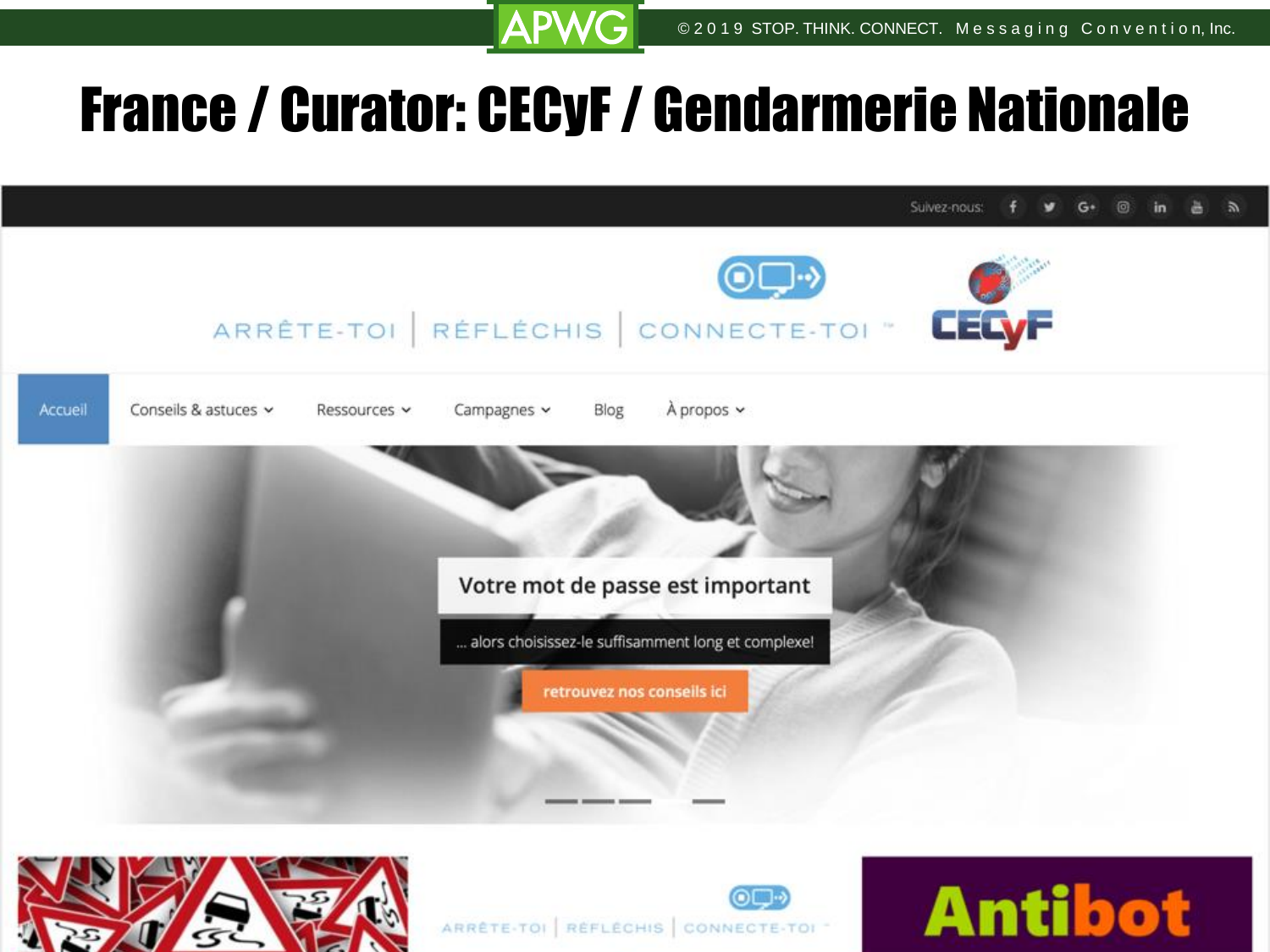### ROMANIA / Curator: Institutul Național de Cercetare – Dezvoltare în Informatică

**APWG** 

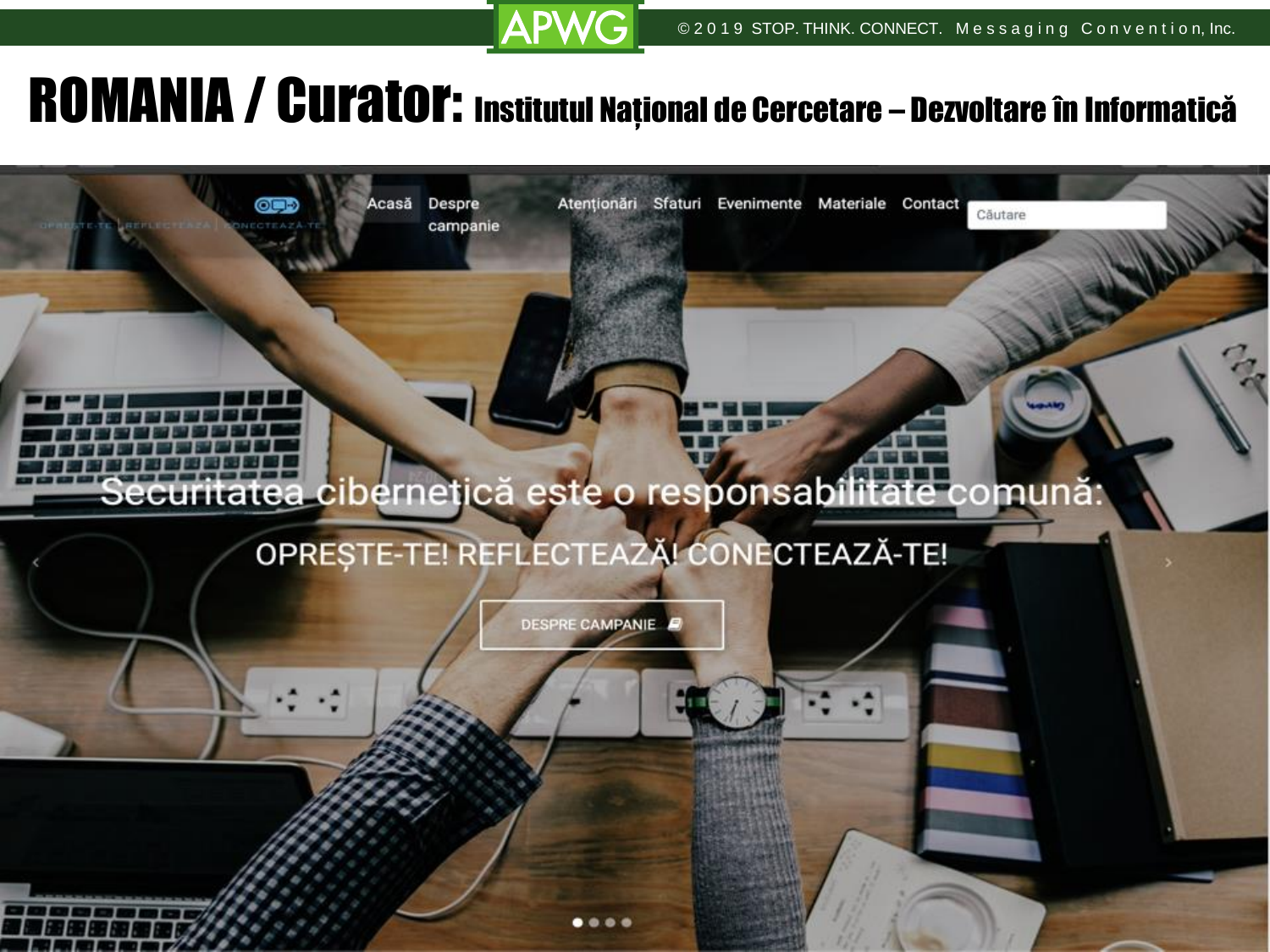### POLAND / Curator: CERT.PL / NASK

**APW** 



wpisz szukana fraze



**O KAMPANII** 

**DOBRE PRAKTYKI** 

**MATERIALY DO POBRANIA** 

Unified Cybersecurity Awareness Messaging for a Safer Online World

**KONTAKT** 

## STÓJ: Poznaj dobre praktyki, bezpiecznego korzystania z sieci.

**> <**

dowiedz się więcej >

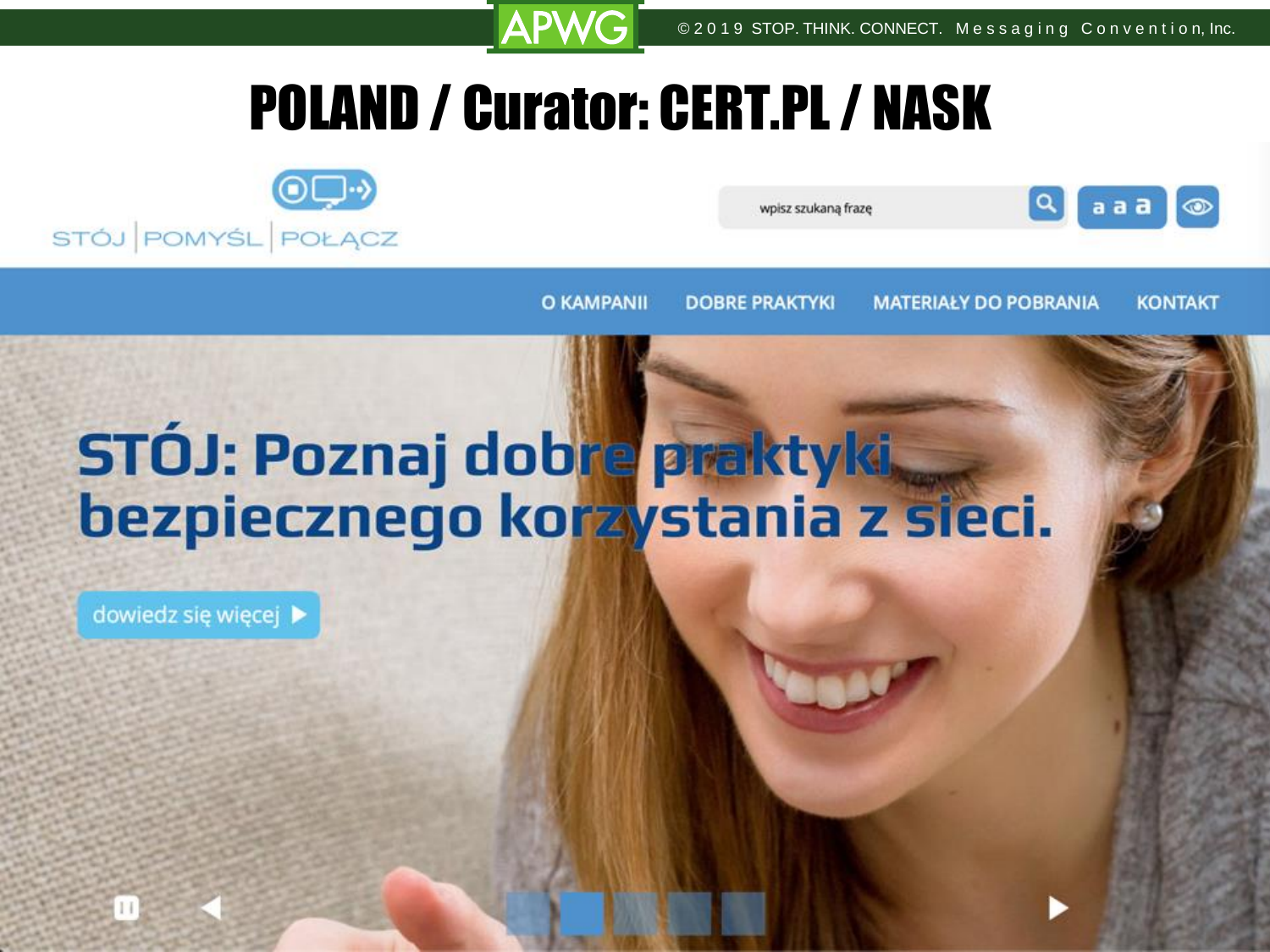STOP THINK. CONNECT/M は世界中の企業が手を取りあい、安全にインターネットを使える社会をつくる世界的な運動です。

### **STOP THINK CONNECT**

**E** KINGSOFT

wespoor

カスペルスキー

PETRESYLERISE



APW

**> <**

記事や投稿を見てイラッ

ときたその簡問、その気

持ちのままに非難、反論

### 一下三部房 STOP.THINK.CONNECT.



学校や会社の楽しかった

イベントの写真、自分が

描ったものはすかさず

## JAPAN / Curator: Council of Anti-Phishing Japan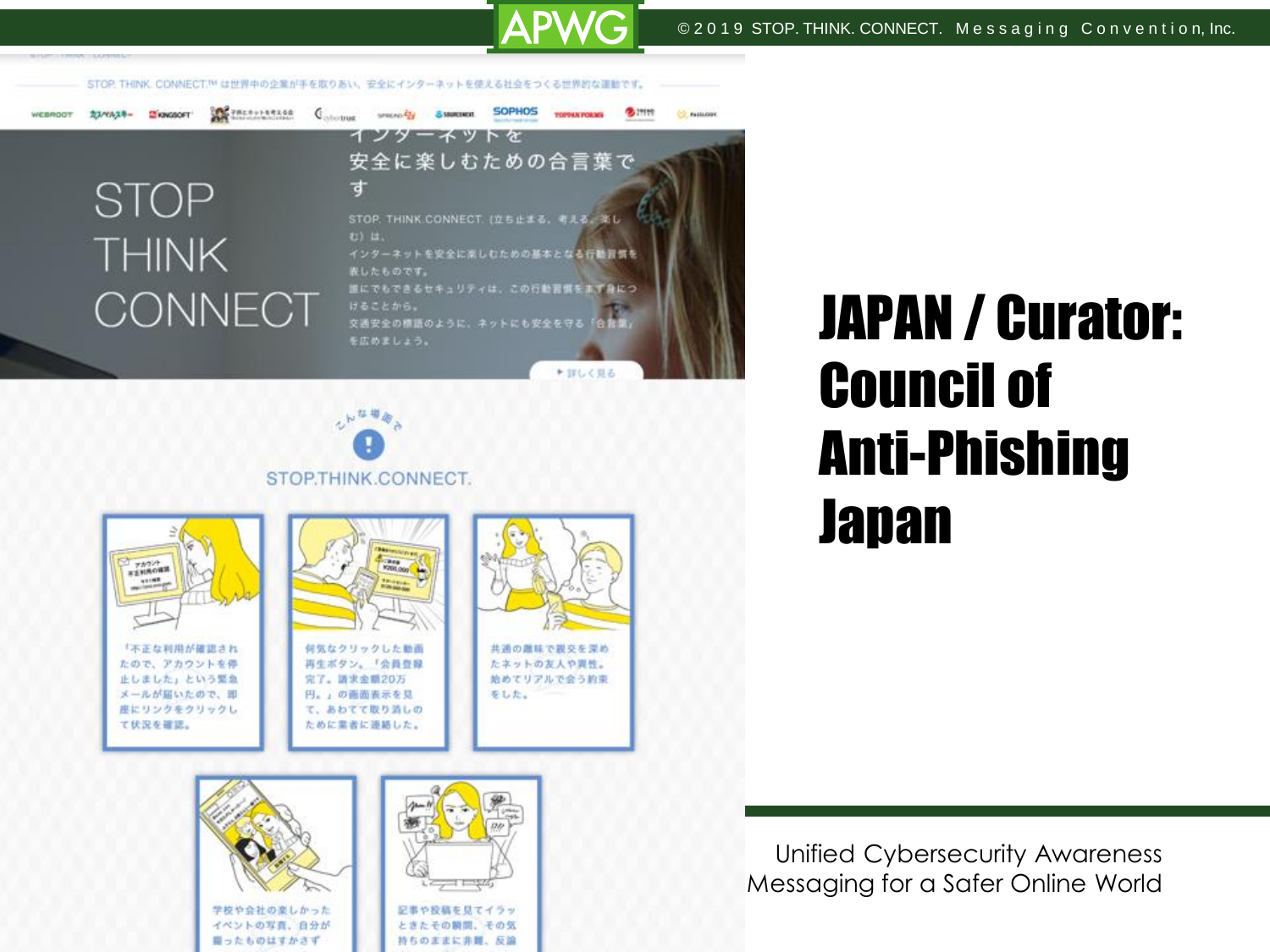### NEPAL / Curator: ChildSafe.Net

**APWG** 

HOME ABOUT US THE CAMPAIGN RESOURCES BLOG GET INVOLVED



#### pThinkConnect in Nepal





**UKI CONNECT** Messaging for a Safer Online World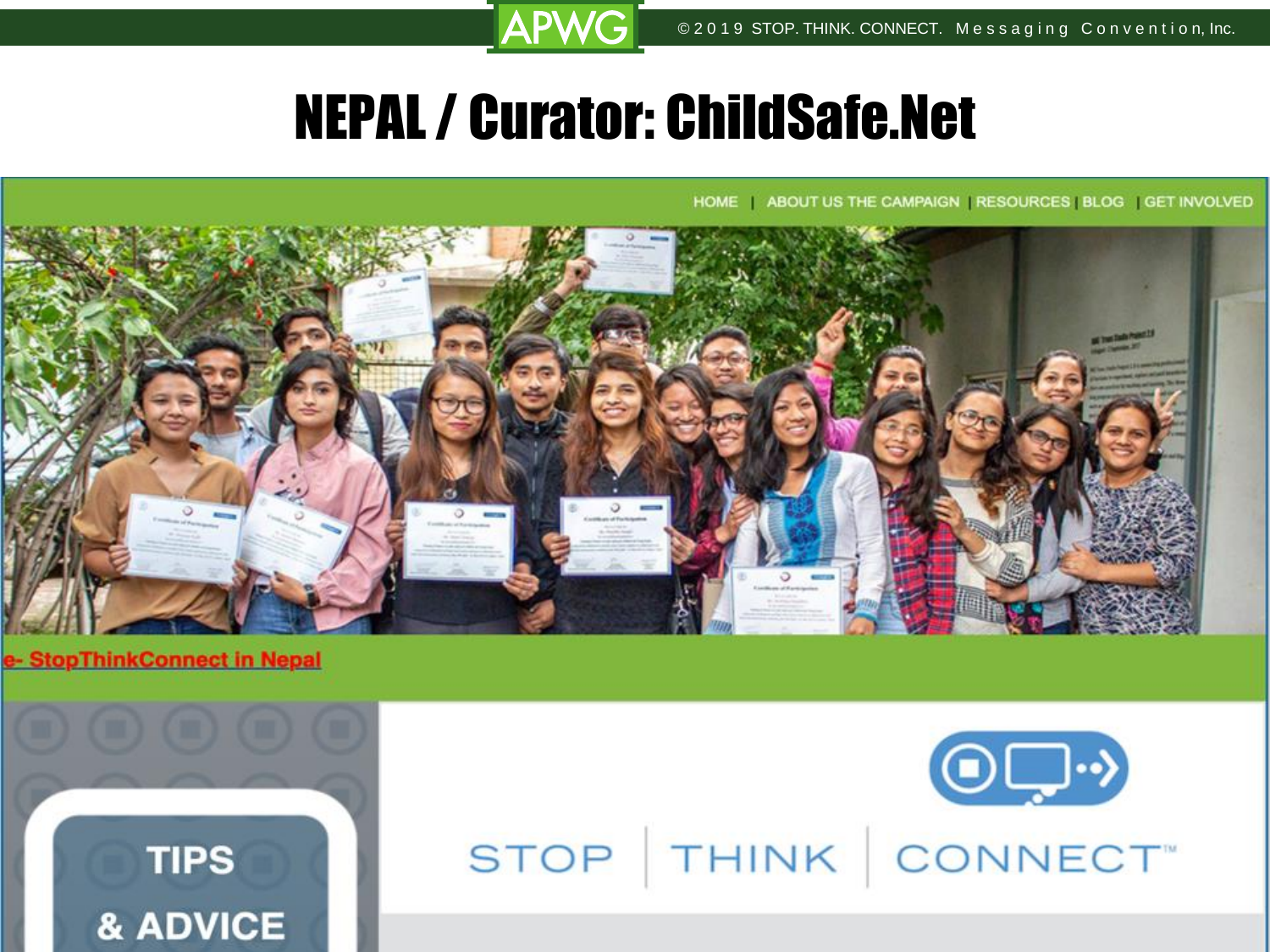# Global Deployment Framework

- IP Assets retained by the STOP. THINK. CONNECT. Messaging Convention, Inc. are free to all users, protected by US Patent and Trademark Office Service Mark and, someday, the Madrid Protocol
- **Propagation model**: Partner with corporations of all sizes, national governments, inter-governmental organizations (CoE, UN, Commonwealth, OAS) and APWG member companies and NGOs worldwide
- **Deployment model**: Unified Messaging: Translate and reuse STC assets to extend the campaign and maintain its messaging. Borrow media space controlled by partners and repurpose it for STC campaign assets
- **Sustainability model**: Cultivate national curator community to keep innovating on behalf of the campaign – and reporting back to each other content and approaches that work
- **Behavioral change model**: Cultivate the "Thinking Slow" ICT User



**PARA** 

**> <**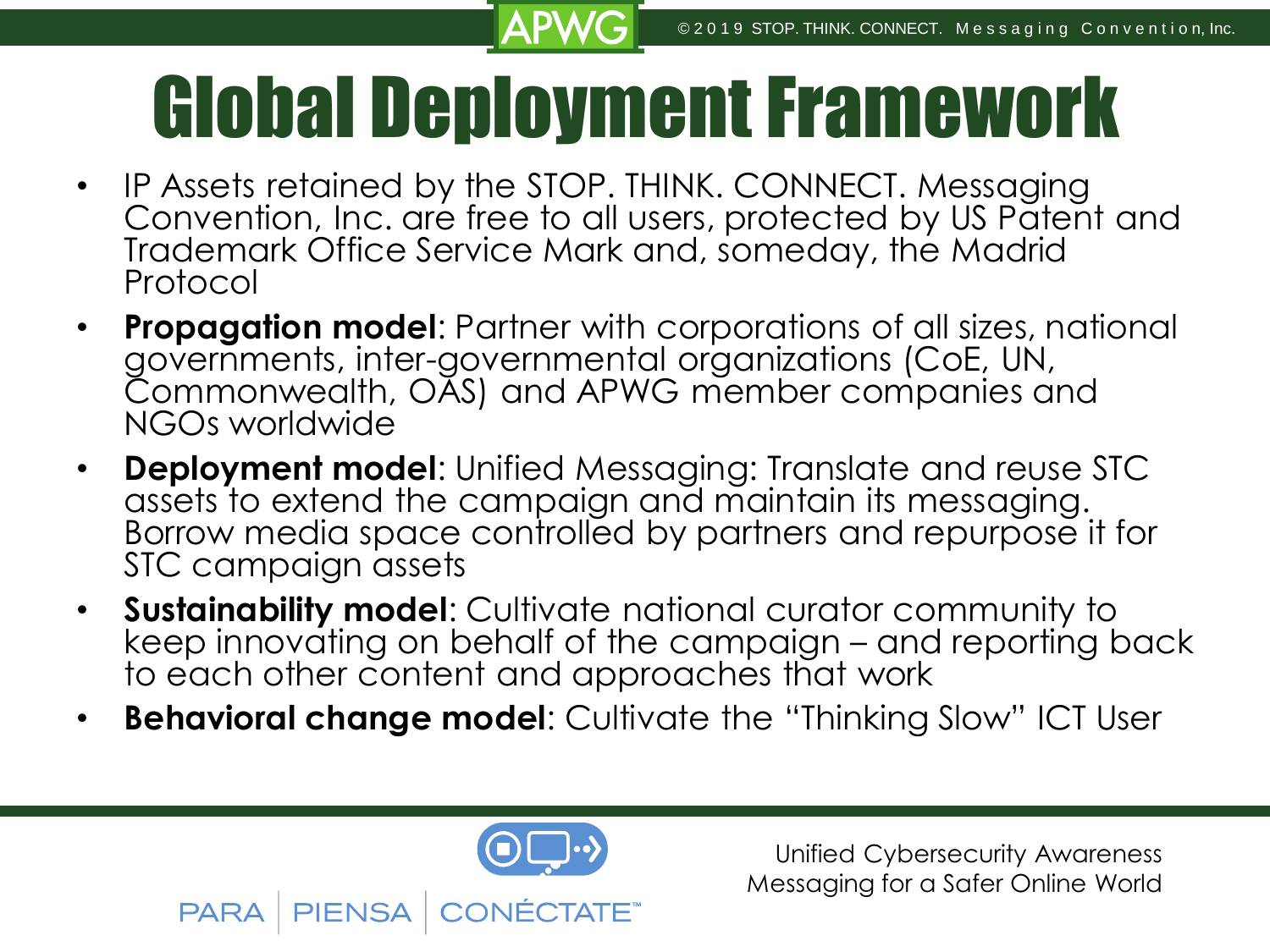# Globally Unified Cybersecurity Messaging More Needed Today Than Ever Before

### **State of online safety messaging worldwide today:** *still* **fragmented, as much** *or more* **as Day 1 of STC in 2010**

- Many uncoordinated campaigns in industry and government, offering often conflicting messaging
- **Industry must help forge and lead a global strategy much like public health measures in the 19th century and maritime piracy in 11th Century Europe**
- **The STC Campaign already has substantially completed messaging development and started global deployment**
- **Duty to make awareness messaging more of a repeatable science and less of a faith-based initiative**



**PARA** 

**> <**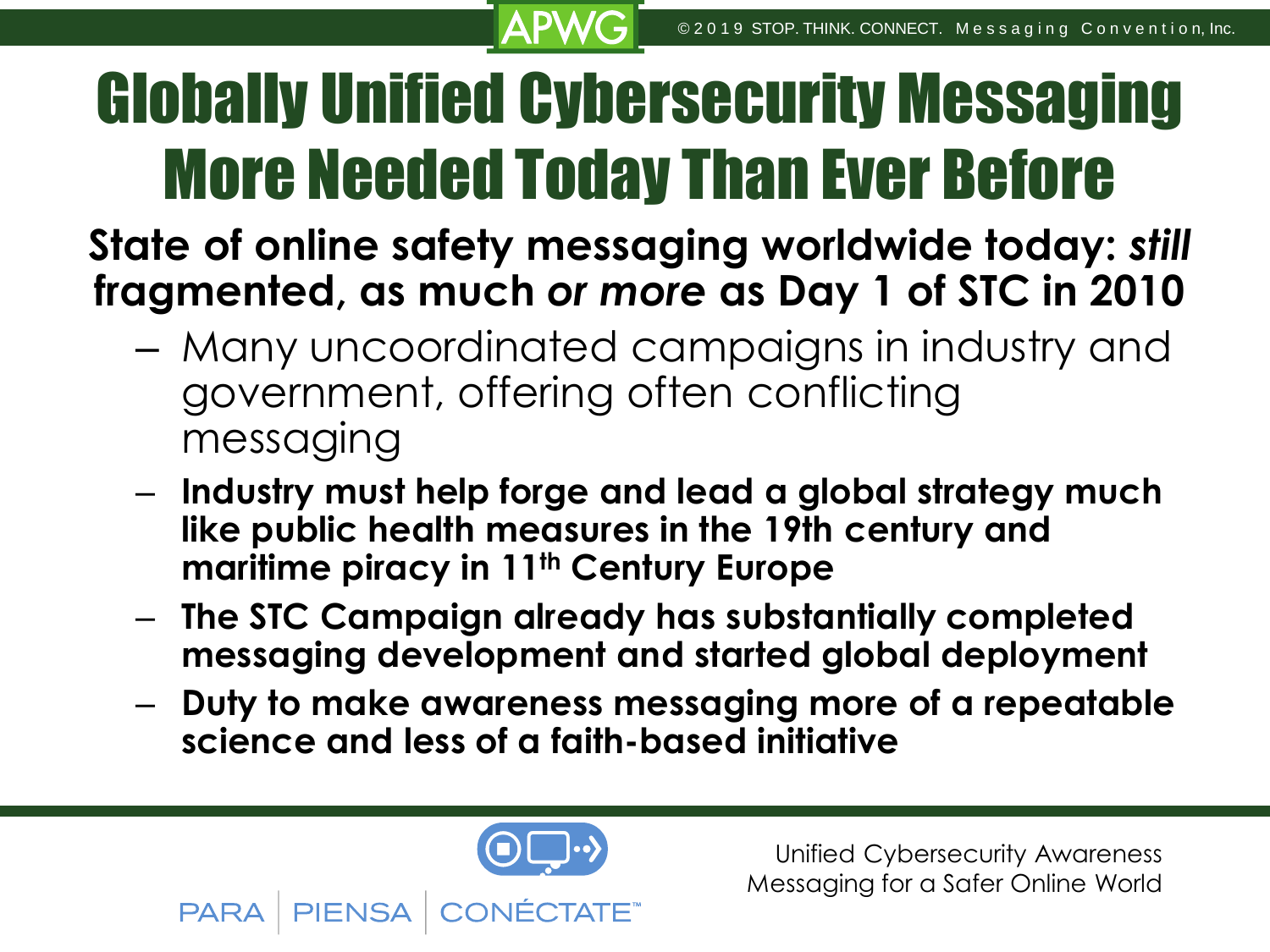# Awareness V - Den Haag



Fifth annual Symposium on Global Cybersecurity Awareness coming up in October. This program was established in 2015 to bring discipline of rigorous research to the task of developing awareness messaging for tasks such as measuring its efficacy, broadly and perhaps, one day, for specific educational tasks



**PARA** 

**PIENSA** 

**> <**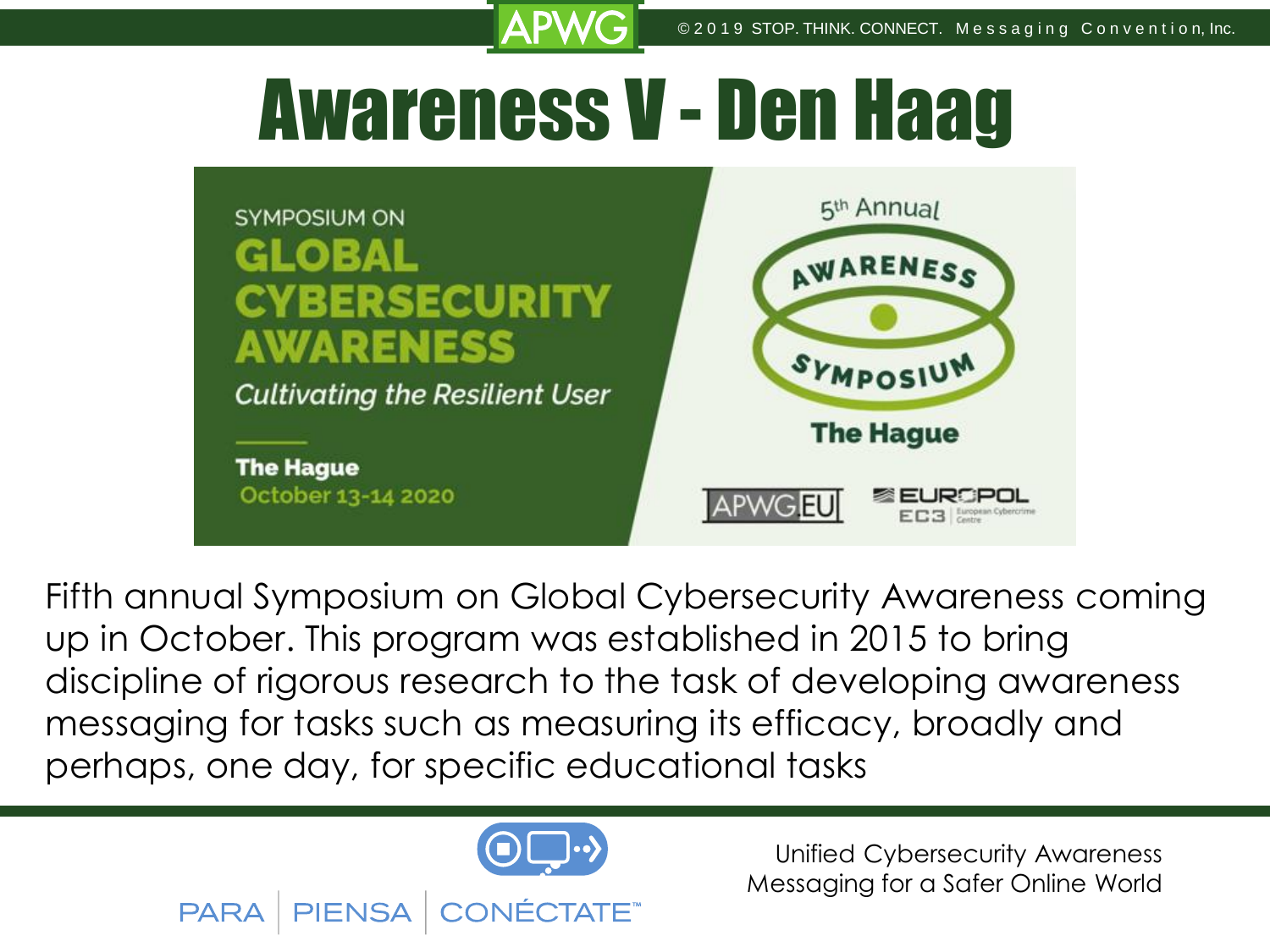## Campaign Efficacy Measurement Advancing

- APWG and correspondent researchers proposing measuring user resilience to common phishing
	- Filing new submission in August with ARC
	- Closer to understanding how the built computing environment contributes to phishing's success
- Use to determine efficacy of STC and other programs
	- Answer the question: do these campaigns make crime go down

**PARA** 

**> <**

Unified Cybersecurity Awareness Messaging for a Safer Online World

**National Cyber** 

**Resilience Baseli**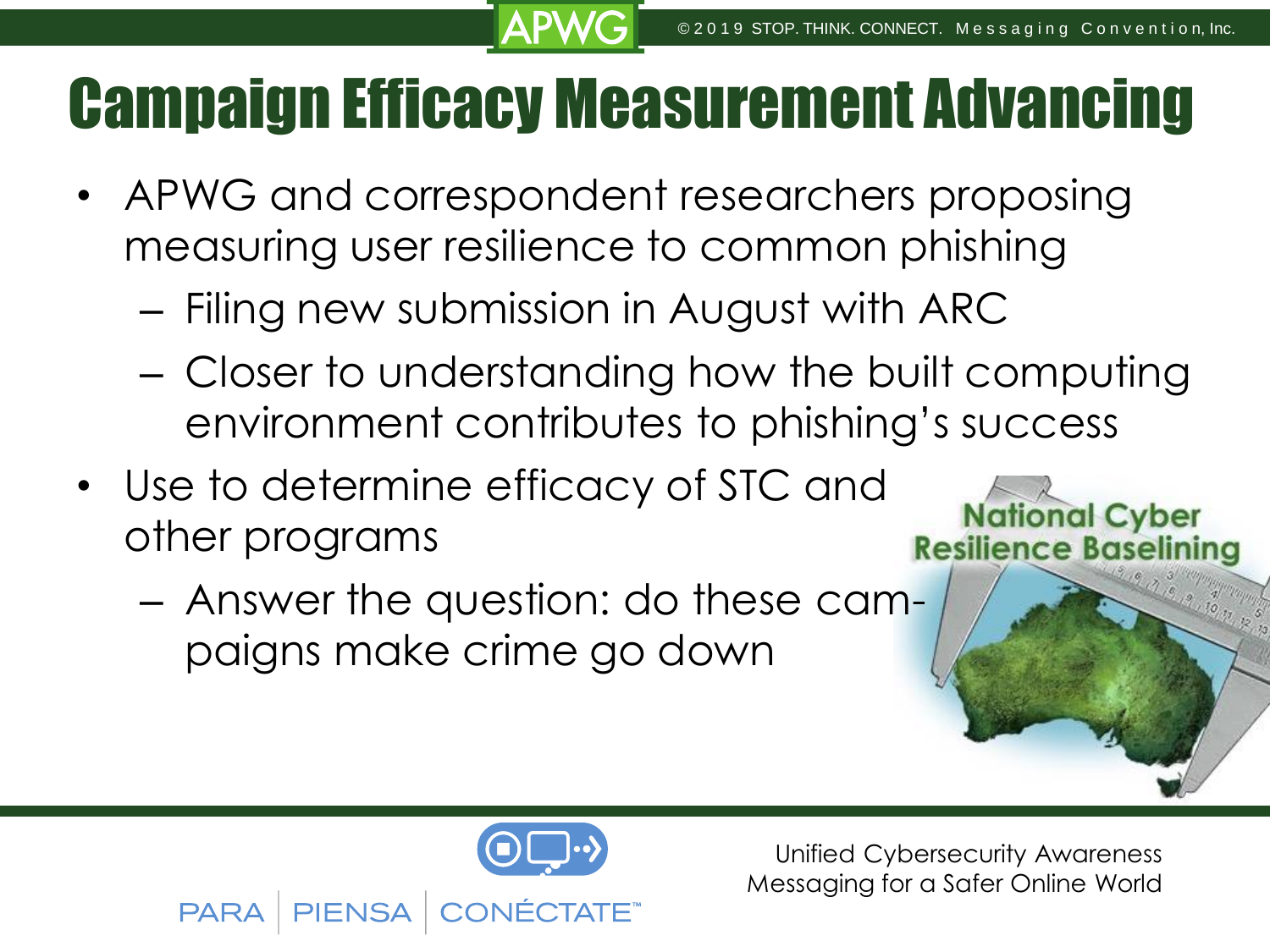# STC Asset (Re)Development Needs

- STC campaign showing its age in a number of dimensions
	- Needs a facelift to bring it up to date to contemporary design conceits
- Geopolitical manipulation

**PARA** 

- Deepfakes (video and voice)
- Synthetic personas / deep targeting – Social media
- XR user safety at home and in industrial contexts
- Madrid Agreement coverage needed to manage and protect the campaign's assets on global basis



**> <**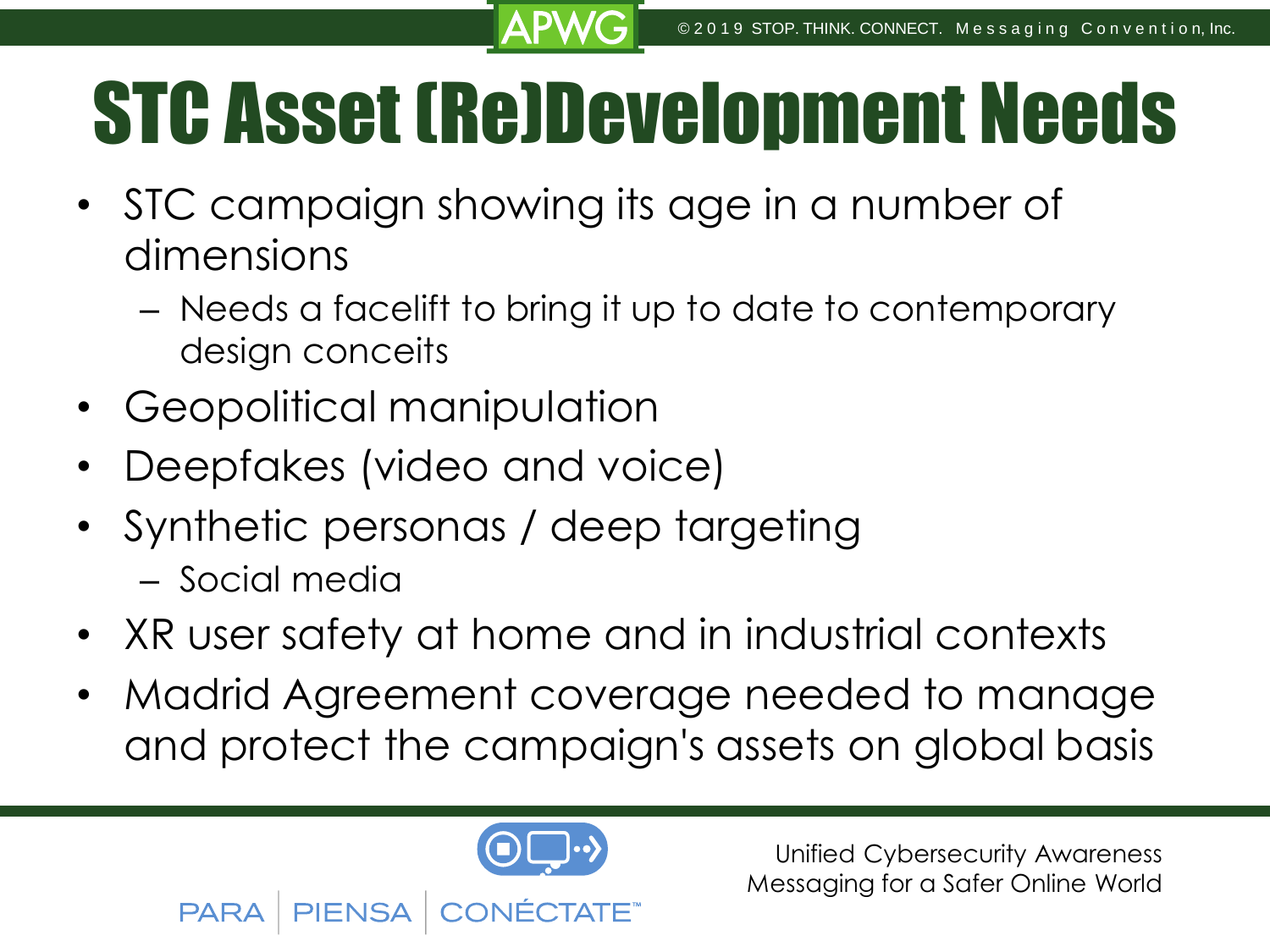# Campaign Development Tasks at Hand

- Updating essential messaging suite to reflect contemporary threats
- COVID-19-related messaging?
- Integrating the baselining program to programmatically measure campaign efficacy
- Cultivate and maintain regional / autonomous zone / language group (Hispanophone?) deployments
- Complete establishment of global footprint
- Organization of long-term mechanism for maintenance and upkeep of STC assets



**PARA** 

**> <**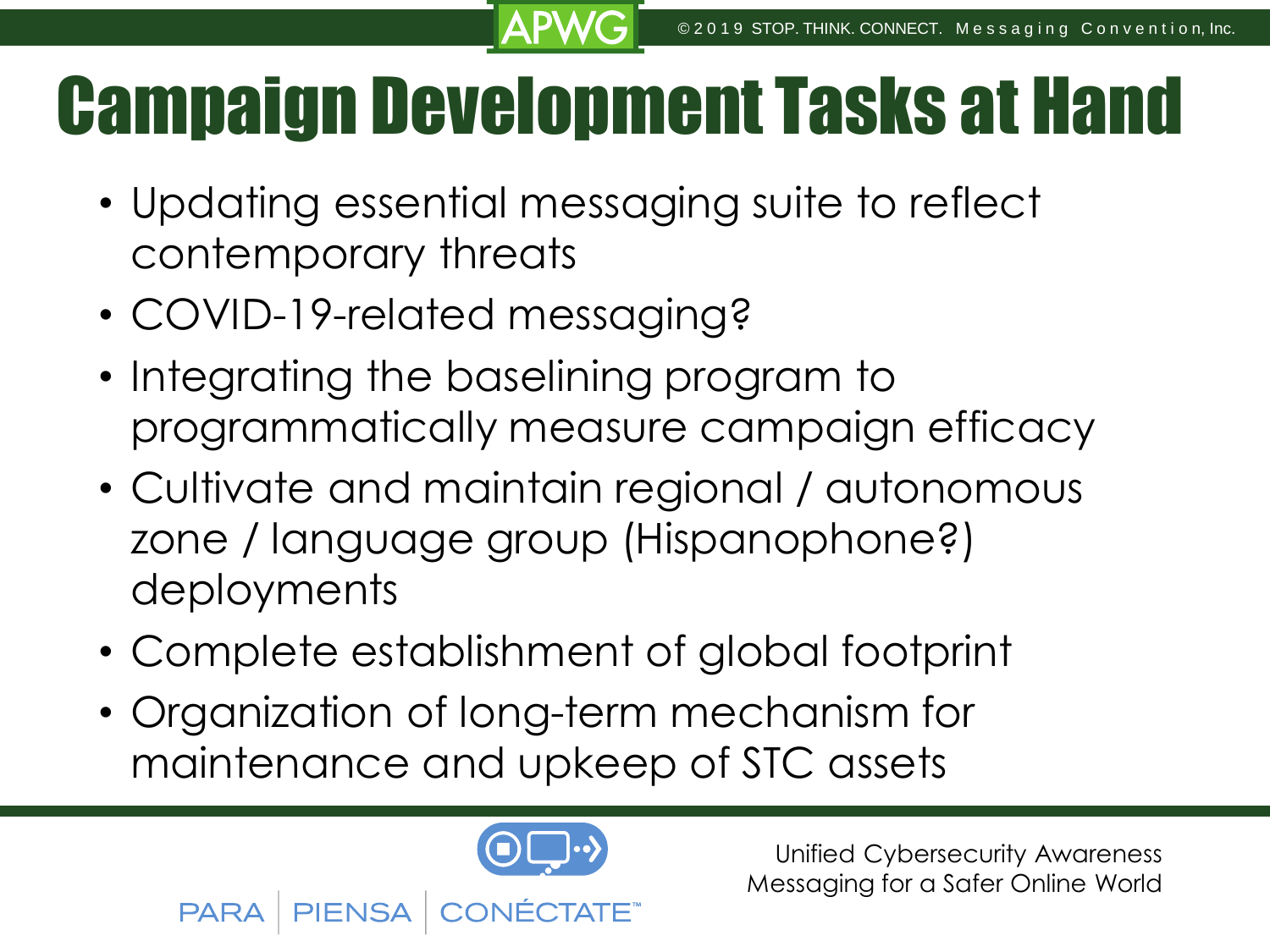# Campaign Development Under Way at APWG.EU

- APWG.EU has been leading a good deal of the R&D of the STC campaign since the founding of the Awareness symposia in Bern in 2015
- Zoriana Dmytryshyna is directing those efforts working with:
- ENISA
- Europol

**PARA** 

• European Commission